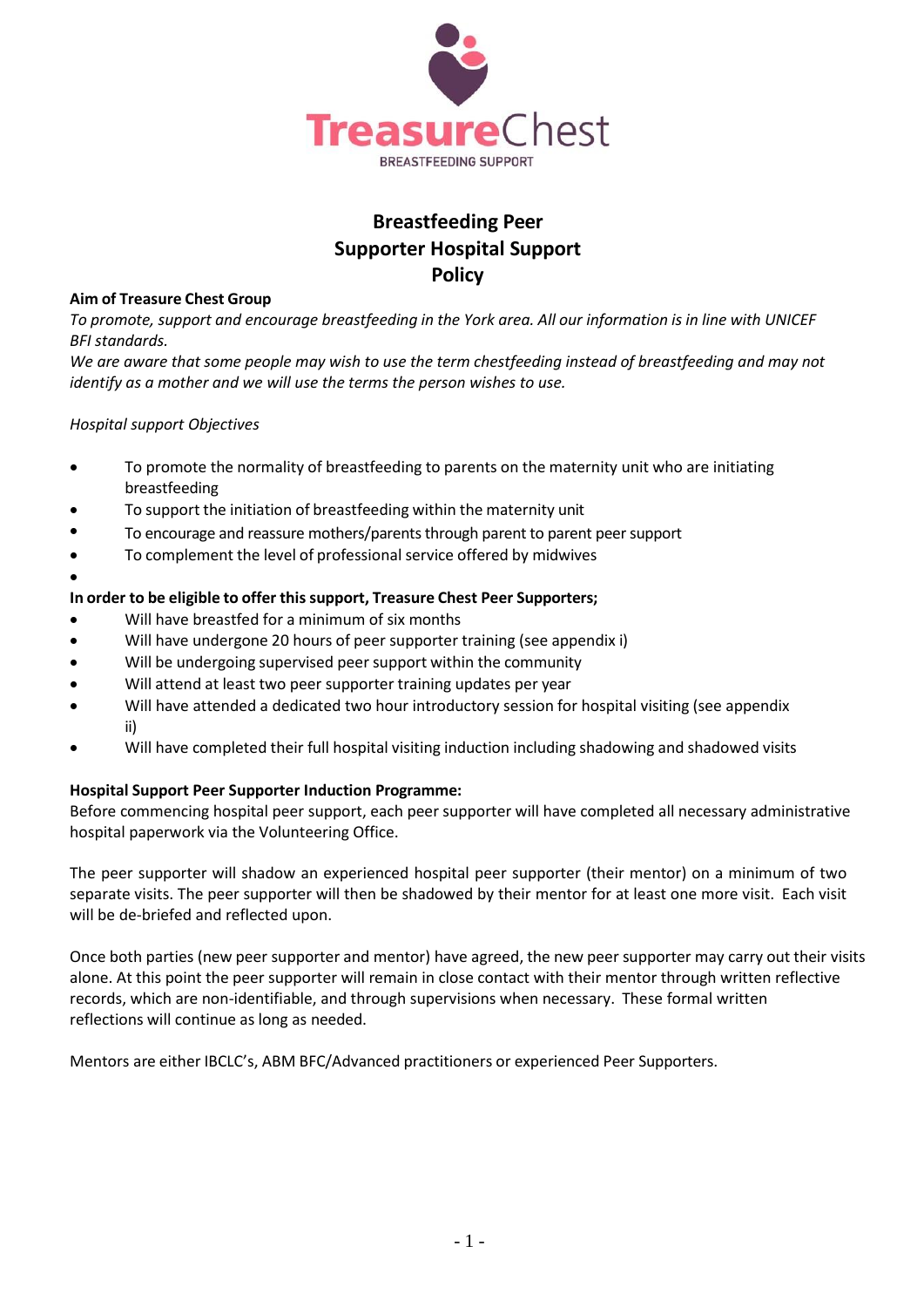#### **Model Visit Procedure**

The peer supporter will introduce herself at the midwives' station and ask a midwife if there are any breastfeeding parents who would benefit from contact with a peer supporter.

The length of a total visit will usually be of around two hours, to fit with the circumstances of the individual peer supporter. Mealtimes are to be avoided if possible.

The peer supporter will contact as many parents identified as her time allows, in order to encourage and support breastfeeding and provide information about support in the community.

Peer supporters will offer up to date breastfeeding information compatible with BFI, specifically encouraging parent/infant contact, preferably skin to skin. They will discuss normal newborn baby behaviours in order to reassure parents and develop their confidence in breastfeeding. They will offer information, as appropriate, on positioning and attachment as well as other suggestions on basic breastfeeding techniques, as necessary.

Clothing should be smart/casual with sleeves above the wrist, closed-toed shoes and no watches etc. below the wrist.

Any questions or concerns beyond the remit of a peer supporter will be passed onto a relevant health professional. The boundaries of a peer supporter are covered in supervision/training sessions.

If a peer supporter feels that she is being asked to do something that is beyond her remit and/or experience, they should say they are not comfortable with this. This will differ from peer supporter to peer supporter as each individual will have a different amount of experience and training.

The peer supporter will discuss support provision in the local community, explaining about Treasure Chest and our groups and what they can offer, in addition to National Breastfeeding Helpline information with theparent.

An important part of the peer support visit is that the peer supporter will have time to listen to the parent utilising the listening and communication skills acquired in training.

Prior to leaving the ward, the peer supporter will provide feedback of any pertinent information regarding their interactions with the parents, to a midwife.

### **All current hospital policies must be adhered to e.g. hygiene, dress code etc**

### **Confidentiality will be maintained at all times**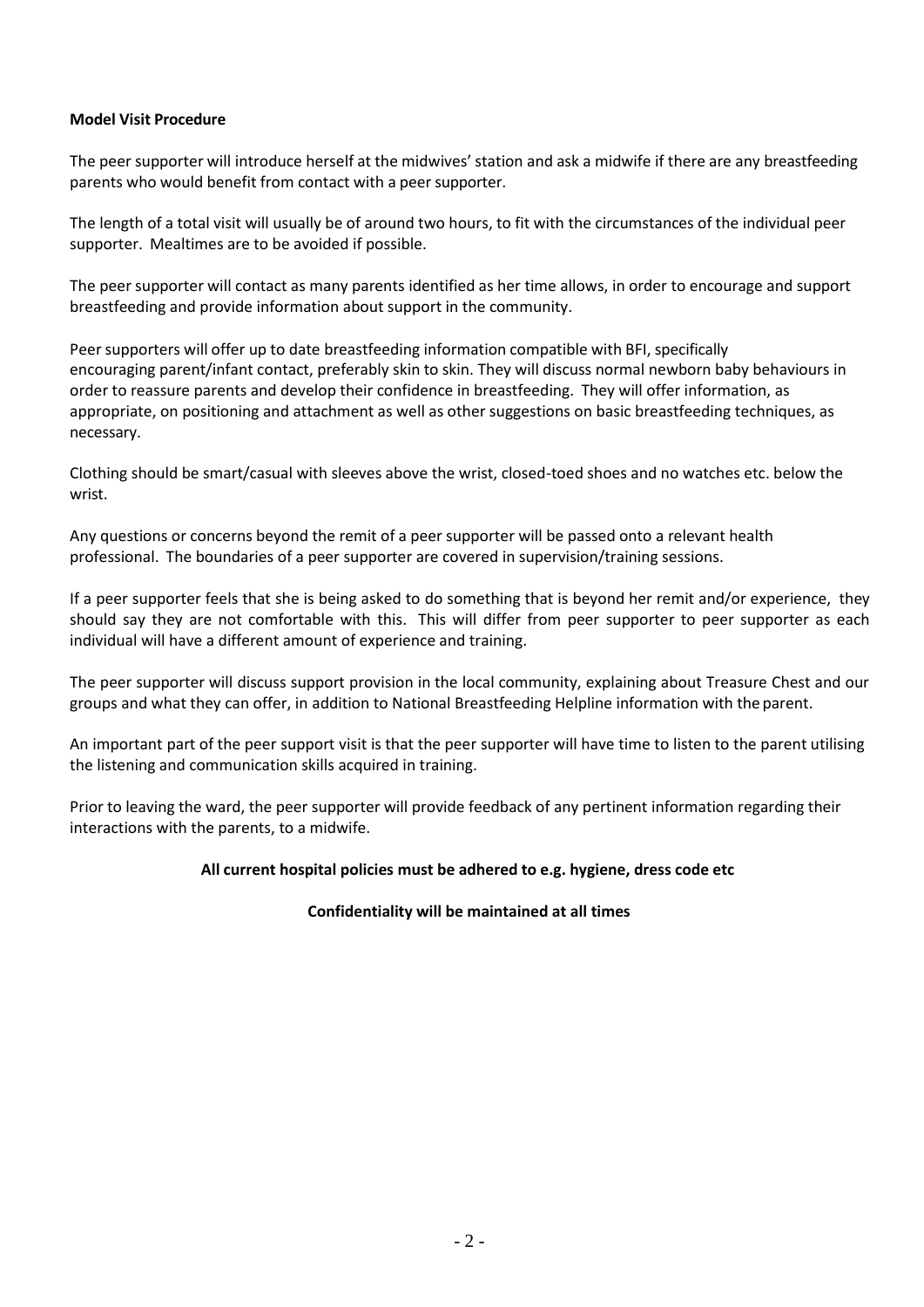# *Appendix i*

## **Outline of Treasure Chest 20 hour breastfeeding peer supporter training**

The training is designed as a basic introduction to offering support for parents who have personal experience of successful breastfeeding – with or without difficulties. It aims to equip trainees to offer good up-to-date information to parents to help them continue breastfeeding if they wish to do so. It also provides a foundation for sustaining study at a higher level. The course includes basic communication skills for individual work. It aims to equip supporters to support families to raise their own confidence in their ability to sustain breastfeeding for as long as they and their babies wish in a culture which may make this difficult and to discriminate between wise and unhelpful interventions. The course covers inclusivity. The course aims to give trainees a research based and realistic view of the effect of

trained supporters on breastfeeding initiation and maintenance.

## **Learning outcomes:**

Upon completion of the training trainees should be able to:

- apply the theory and practice of basic listening skills, including the use of questioning, and communication skills such as reflecting and summarising in a non-judgemental framework and avoid giving advice and the use of minimal self-disclosure
- demonstrate a secure understanding of the advantages of offering breastmilk and of breastfeeding and the hazards of formula feeding and mixed feeding
- recognise some of the common difficulties women experience in sustaining breastfeeding and pass on research-based knowledge about self-help in relation to common problems in the context of unproblematic breastfeeding e.g. perceived insufficient milk, sore nipples, colic etc.
- be clear about the need where appropriate to refer to medical or other professional and the importance of saying 'I don't know'.

## **Main topics covered in the training**

- theory and practice in listening skills, the use of questions, and communication skills such as reflecting and summarising in a non-judgemental framework and reasons for avoiding giving 'advice' and the use of more than minimal self-disclosure
- basic physiological understanding of breastfeeding in the light of research and the basic contents of breastmilk, the normal course of breastfeeding and the BFI standards
- advantages of offering breastmilk and of breastfeeding and the hazards of formula feeding and mixed feeding whilst respecting individual choice and medical need
- some of the common difficulties parents experience in sustaining breastfeeding and an awareness of research knowledge and gaps in knowledge about self-help in relation to common problems (perceived insufficient milk, sore nipples, colic etc)
- an understanding of some common interventions in breastfeeding difficulties and their benefits and risks together with alternatives
- a research-based and realistic view of the effect of trained supporters on breastfeeding initiation and maintenance
- practicalities, such as personal safety and record keeping
- the need where appropriate to refer to medical professionals the importance ofsaying 'I don't know'. Boundaries – the differences in role between health professionals and voluntary supporters including awareness of child protection
- awareness of supporters' needs for support in this work and boundaries to be set in work undertaken e.g. home visiting, telephone access